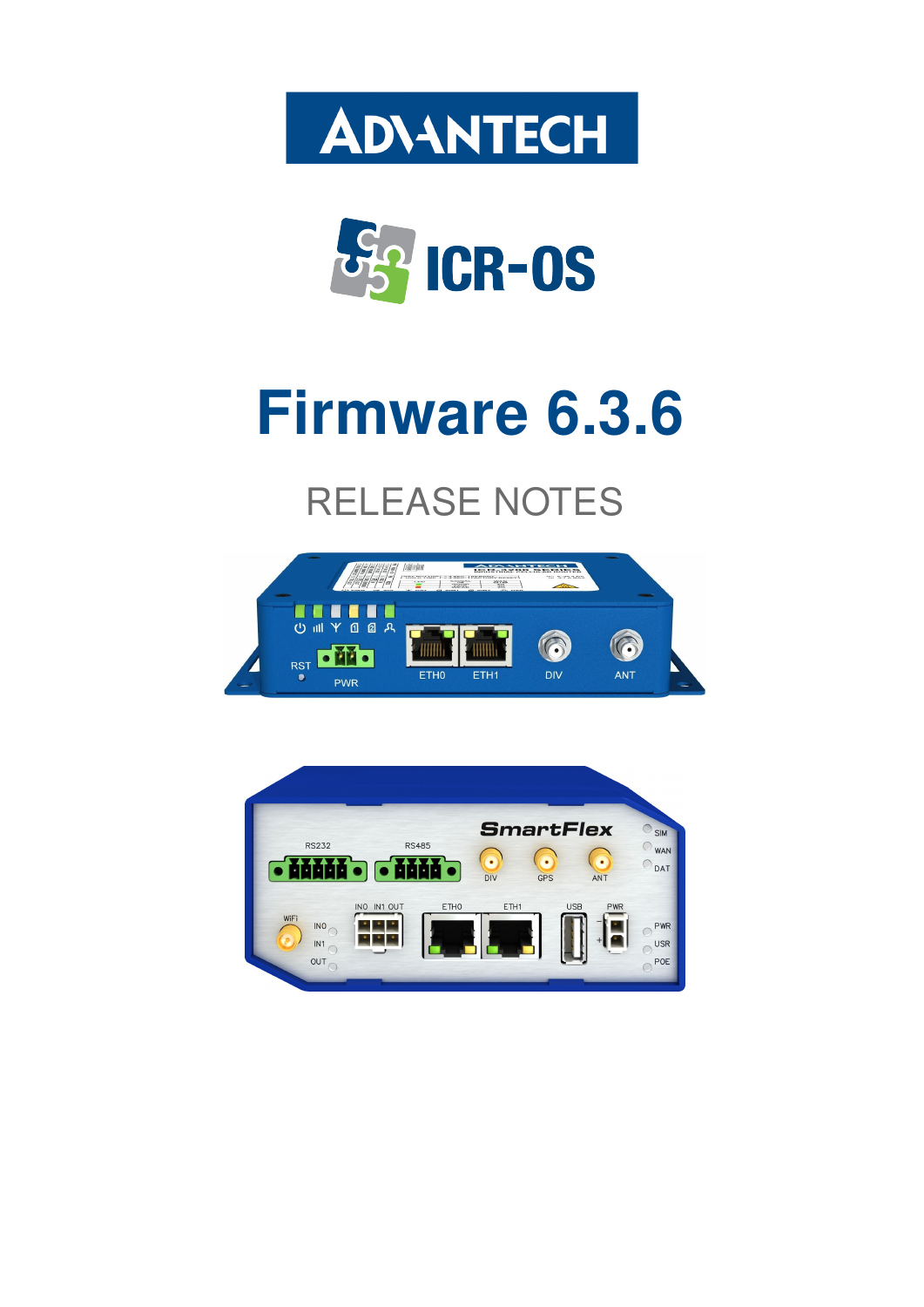# **ADVANTECH**

# Abstract

This document describes:

- Firmware update instructions.
- Description of all new features, fixes, and other changes implemented in the firmware.
- Known issues related to a firmware version

# Firmware Details

• Firmware version: 6.3.6

6

- Release date: June 16, 2022
- Compatibility: Advantech routers; see the [Firmware Distribution Overview](https://icr.advantech.cz/firmware)

Please note that not all new Advantech routers are produced and shipped with the latest release of the firmware. The reason for this is usually an existing certification valid for a specific carrier or a region. For more information about the latest version of the firmware for your router, see the Firmware Distribution Overview document.

For current and detailed information about the router configuration see the latest version of the [Configuration Manual](https://icr.advantech.cz/support/router-models) for your router.

Product-related documents and applications including the firmware can be obtained on *Engi*neering Portal at [icr.advantech.cz](https://icr.advantech.cz/) address.

Advantech Czech s.r.o., Sokolska 71, 562 04 Usti nad Orlici, Czech Republic This document was issued on June 17, 2022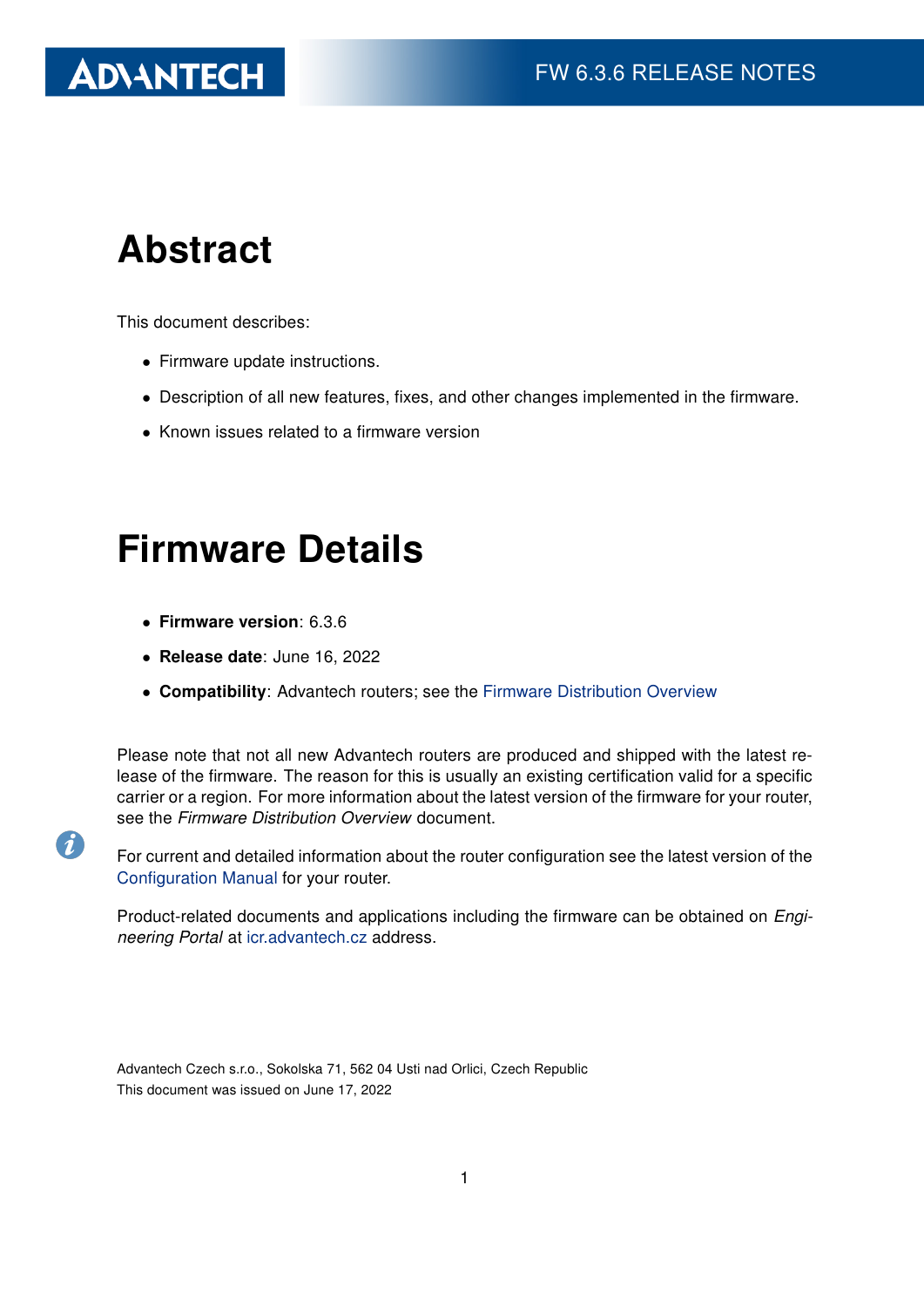

Part I

# <span id="page-2-0"></span>Firmware Update Instructions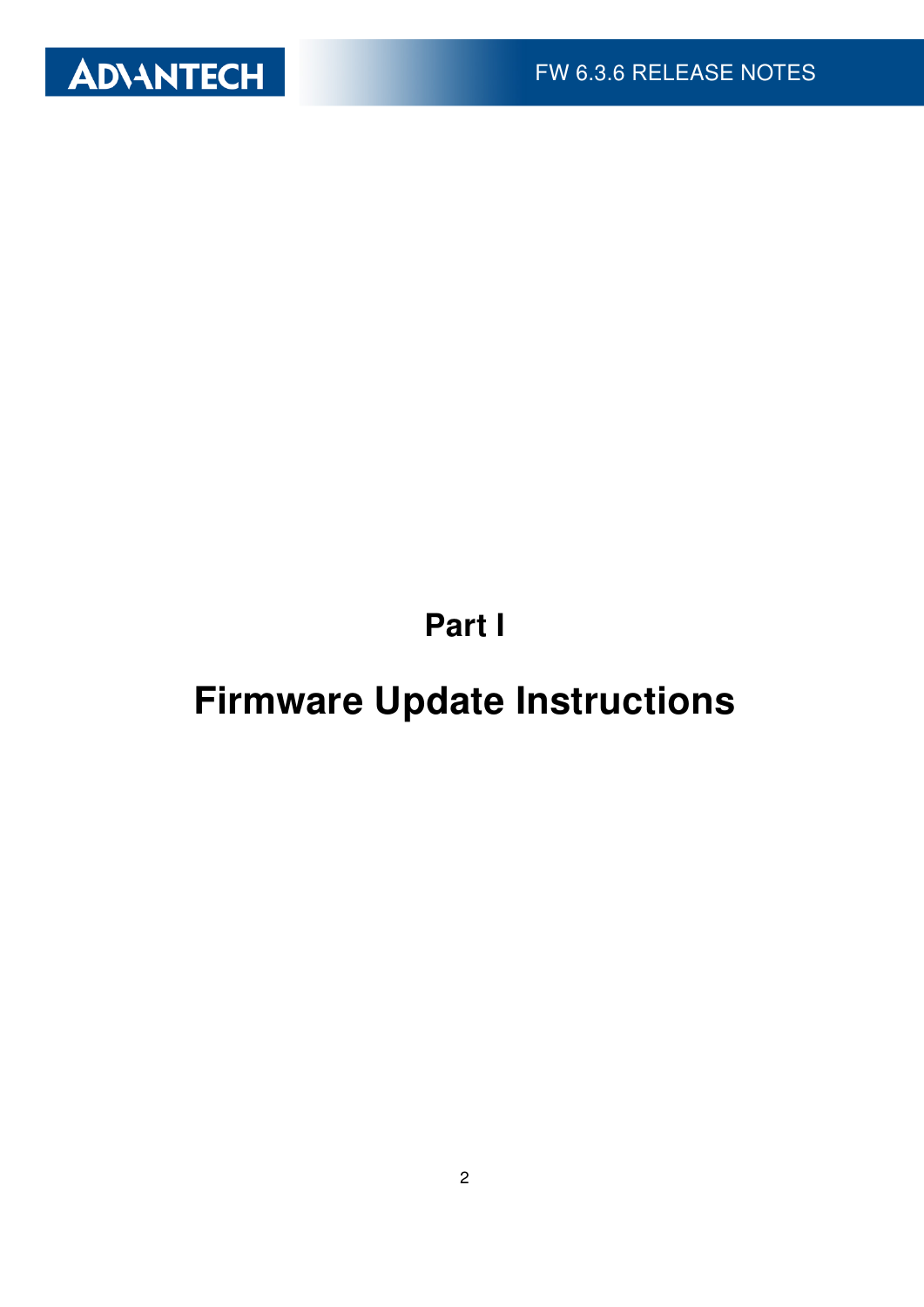#### General Update Instructions and Notices

HTTPS certificates: The HTTPS certificate format in the router was updated in FW 5.3.5 to improve the security. Existing HTTPS certificates on previously manufactured routers will not automatically be updated with the firmware update! It is possible to update the HTTPS certificates by deleting the files within /etc/certs/https\* in the router (e.g. via SSH). The certificates will be re-created automatically during the router's next start.

#### Specific Update Instructions

**ADIANTECH** 

New filename: If the firmware filename for your router was changed, as listed in Table [1,](#page-3-0) you will get an issue during the manual or automatic firmware update. The following warning message will appear: You are trying to upload file "xx.bin" but "yy.bin" is expected. Are you sure to continue?

To go ahead with the **manual** firmware update, check the table below for details about recent firmware filename changes and make sure you have the correct firmware file for your router. Now, you can confirm the displayed warning message.

To go ahead with the **automatic** firmware update, rename the new firmware file (\*.bin and \*.ver) to the filename valid before the filename change. This should allow the router to pass through the process of automatic firmware update. Next time, the automatic firmware update feature will work as expected with no need to rename the file.

| <b>Router model</b>                                  |       | <b>FW ver.</b> New filename | <b>Original filename</b> |
|------------------------------------------------------|-------|-----------------------------|--------------------------|
| <b>SmartMotion ST352</b><br><b>SmartMotion ST355</b> | 6.0.2 | SPECTRE-v3T-LTE.bin         | BIVIAS-v3LL.bin          |
| <b>SmartStart SL302</b>                              | 6.0.3 | SPECTRE-v3L-LTE-US.bin      | SPECTRE-v3L-LTE-AT.bin   |

<span id="page-3-0"></span>Table 1: Recent Firmware Filename Changes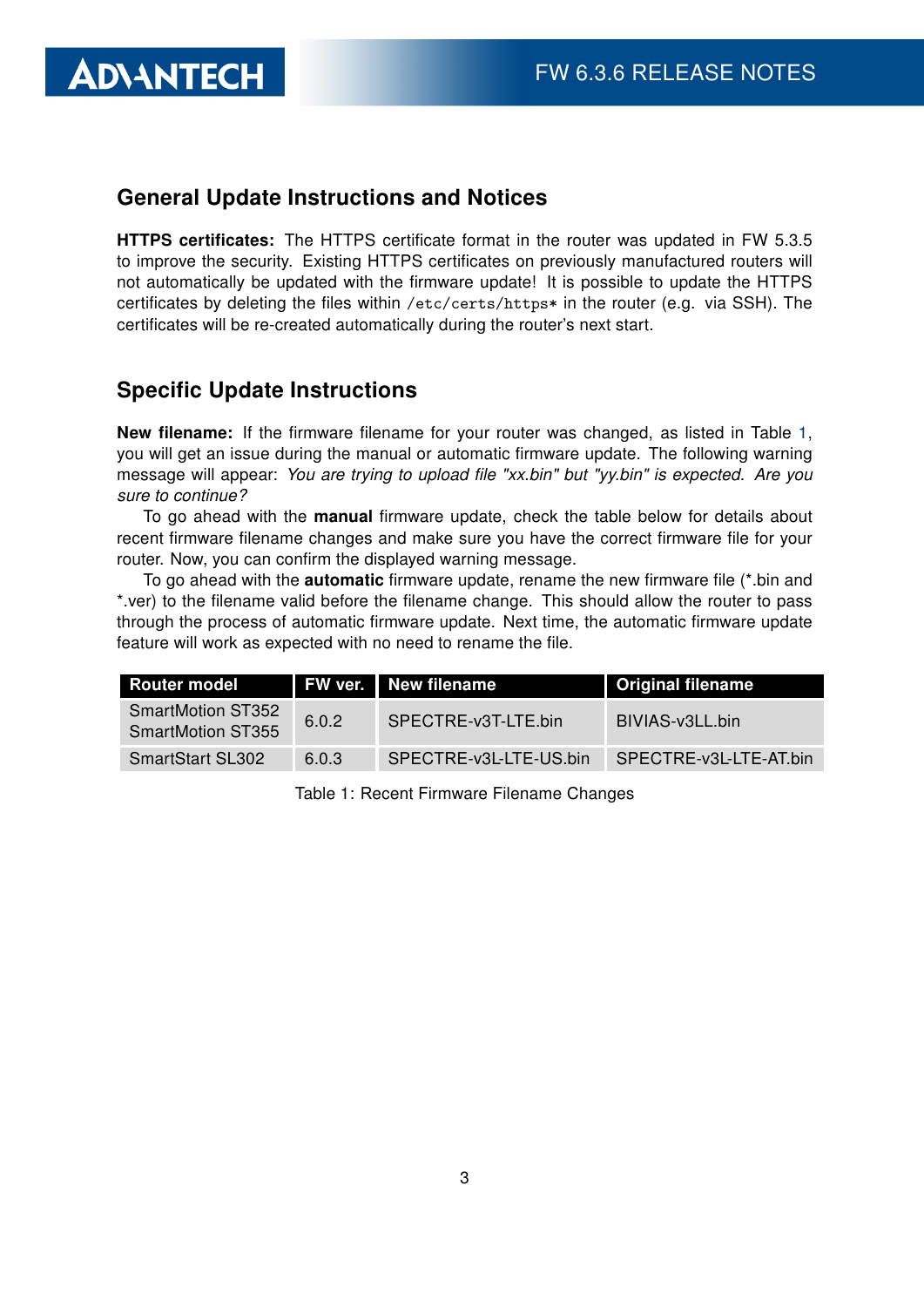#### Updating Firmware Version Earlier than 5.3.0

It is necessary to follow specific update instructions below only if you are updating from firmware older than 5.3.0.

Due to a bug in the firewall (now fixed) when a WAN device is part of a bridged interface, caution should be taken when updating in the following case:

- **Condition:** When a WAN device is part of a bridged interface, access to that WAN device (HTTPS, SSH) is always granted regardless of configuration.
- **Problem:** If this is your configuration, it is highly likely that you are not aware of this, so the undesired effect of the bridge firewall fix may make the router inaccessible.
- Recommended Action: Enable access to both, the web and ssh services, before updating if you want to keep the current behavior (access to the WAN interface). This can be done on the NAT page in the Configuration section of the router's Web interface.

#### Change the root's password:

**ADVANTECH** 

 $\Omega$ 

It is necessary to change the password of the root user when updating to the firmware version 5.3.0 or newer. The reason for this is an update of the authentication system (encryption algorithm crypt was changed to  $MD5$ ; passwords are now stored in the /etc/shadow file instead of /etc/passwd file). The change of the password is required before setting up the remote access on the NAT Configuration page.

Please note that when downgrading from 5.3.0+ to an earlier firmware version, the password of the root user is reset to the default one, which is root.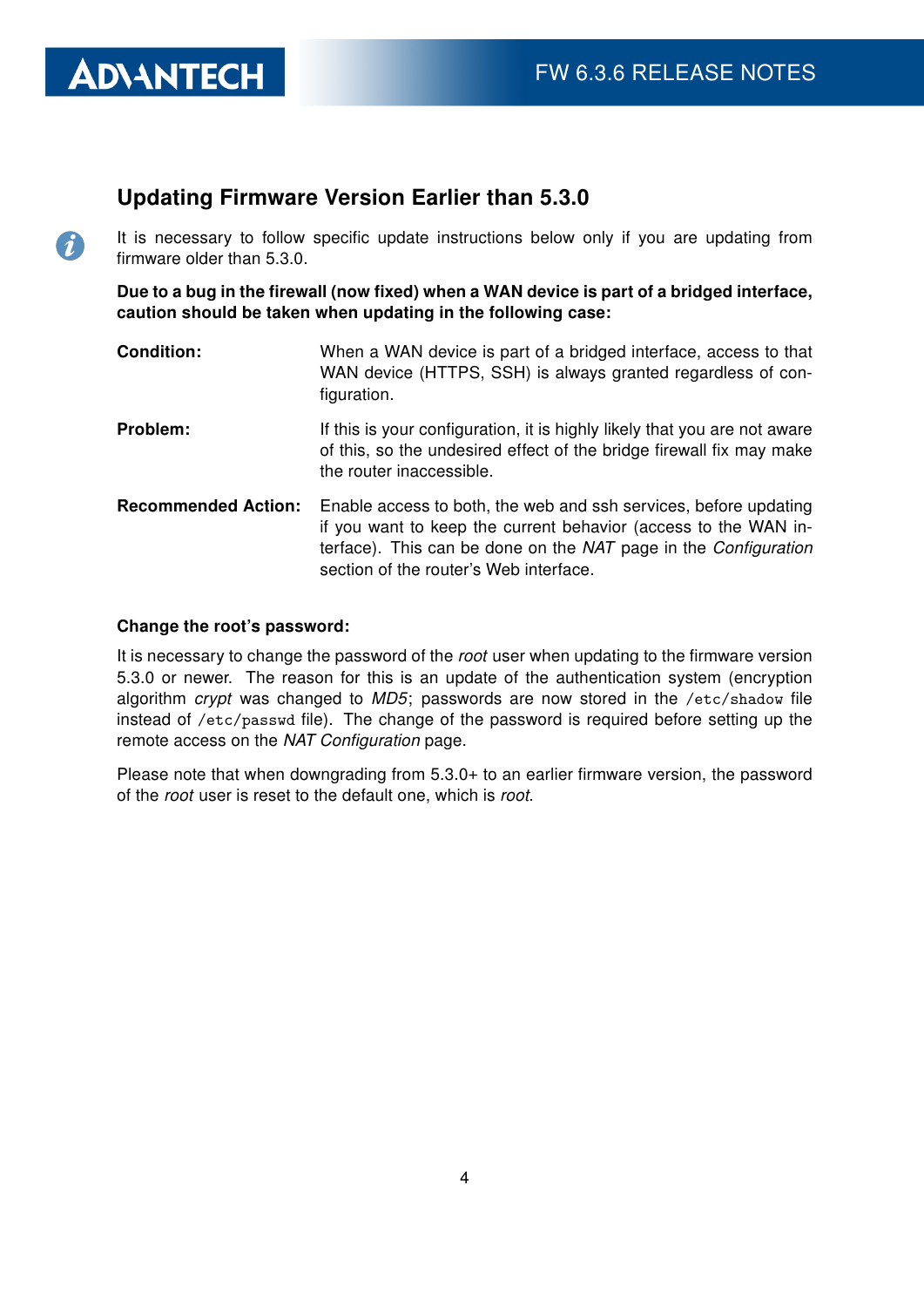

Part II

# Changelog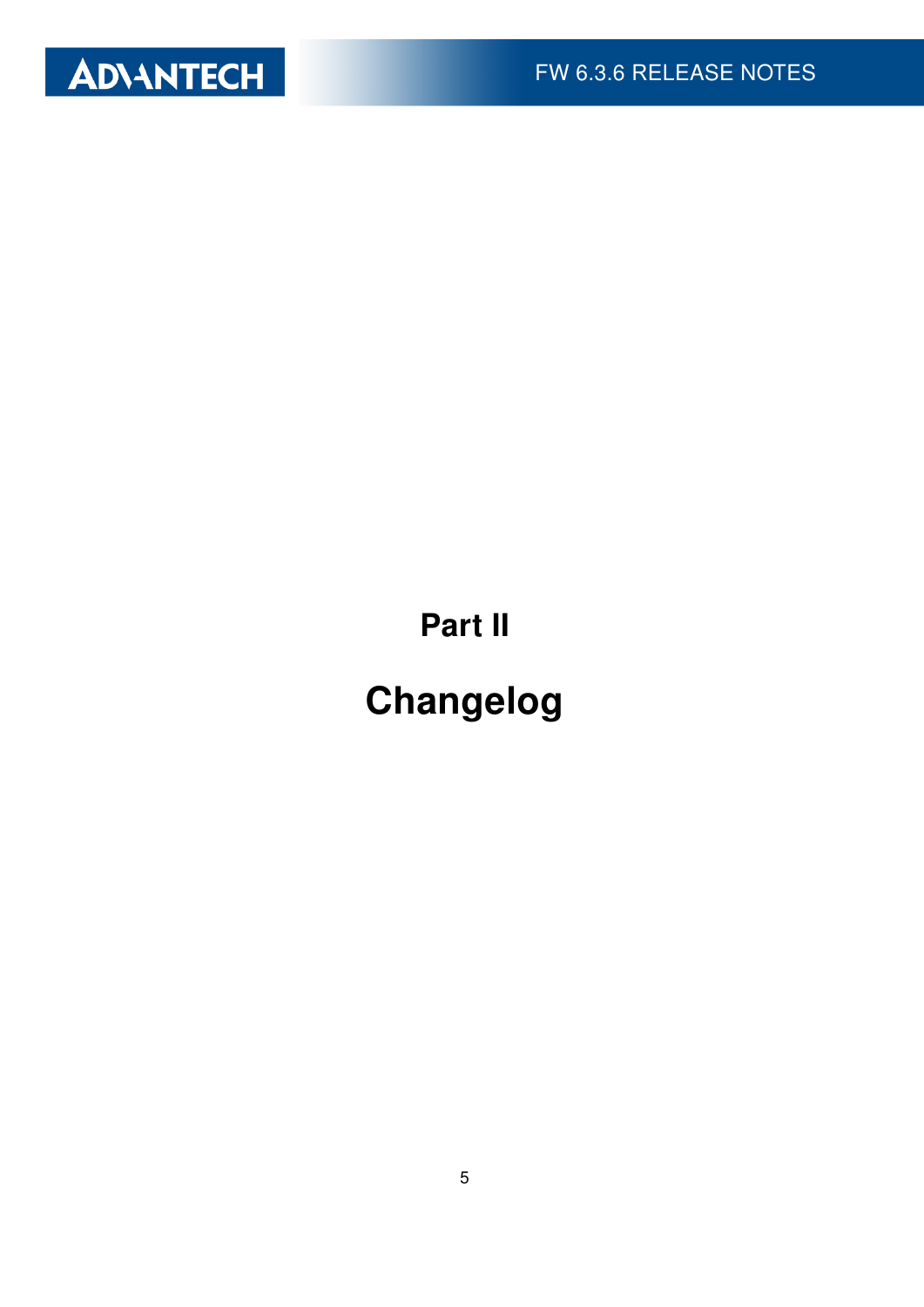# **ADVANTECH**

 $\boldsymbol{d}$ 

Legend: Affected products are marked as shown below for every changelog item:

 $[After the correct]$  Not affected product

### IPsec Asymmetric PSK

| UR5i v2    XR5i v2    LR77 v2    CR10 v2    UR5i v2L    RR75i v2    LR77 v2L    XR5i v2E  <br>ER75i v2         |
|----------------------------------------------------------------------------------------------------------------|
| Bivias v2LL Divias v2LH<br>Bivias v2HC<br>Bivias v2LC<br>Bivias v2HH                                           |
| SmartFlex SR300    SmartFlex SR303    SmartFlex SR304    SmartFlex SR305    SmartFlex SR306    SmartFlex SR307 |
| SmartStart SL302   SmartStart SL304   SmartStart SL305<br>SmartFlex SR308   SmartFlex SR309   SmartFlex SR310  |
| ICR-320x    ICR-321x    ICR-323x    ICR-324x  <br>SmartStart SL306<br>SmartMotion ST352   SmartMotion ST355    |
| ICR-203x    ICR-243x    ICR-253x  <br>$ ICR-443x $<br>$ICR-383x$<br>$ICR-445x$                                 |

Asymmetric PSK for IPsec configuration is supported now. It allows establishing an IKEv2 VPN with an asymmetric Pre-Share key between two routers. It can be used when establishing the IPSec tunnel to a CISCO router. On an Advantech router, set the IPsec Authenticate Mode to the pre-shared key, IKE Protocol to IKEv2, and set up the Pre-shared Key together with the Remote Pre-shared key. For more information, see the [IPsec Tunnel](https://icr.advantech.cz/download/application-notes#ipsec-tunnel) application note and [Configuration Manual](https://icr.advantech.cz/support/router-models) of your router.

### New iptables Extension

| SPECTRE 3G   SPECTRE RT   SPECTRE LTE-AT   SPECTRE LTE-VZ                                                        |
|------------------------------------------------------------------------------------------------------------------|
| UR5i v2    XR5i v2    LR77 v2    CR10 v2    UR5i v2L    RR75i v2    LR77 v2L  <br>I XR5i v2E<br>ER75i v21        |
| Bivias v2HC   Bivias v2LC  <br>Bivias v2LL I Bivias v2LH I<br>Bivias v2HH                                        |
| SmartFlex SR300   SmartFlex SR303   SmartFlex SR304   SmartFlex SR305   SmartFlex SR306   SmartFlex SR307        |
| SmartFlex SR308   SmartFlex SR309   SmartFlex SR310  <br>SmartStart SL302   SmartStart SL304   SmartStart SL305  |
| $\vert$ ICR-320x   ICR-321x   ICR-323x   ICR-324x  <br>SmartMotion ST352   SmartMotion ST355<br>SmartStart SL306 |
| ICR-203x   ICR-243x   ICR-253x  <br>$ICR-443x$<br>$ICR-445x$<br>$ICR-383x$                                       |

The u32 match extension is now supported by the *iptables*. This module allows the matching of arbitrary bytes in a packet. Visit the [u32 tutorial](http://www.stearns.org/doc/iptables-u32.current.html) page for a detailed description of this match extension.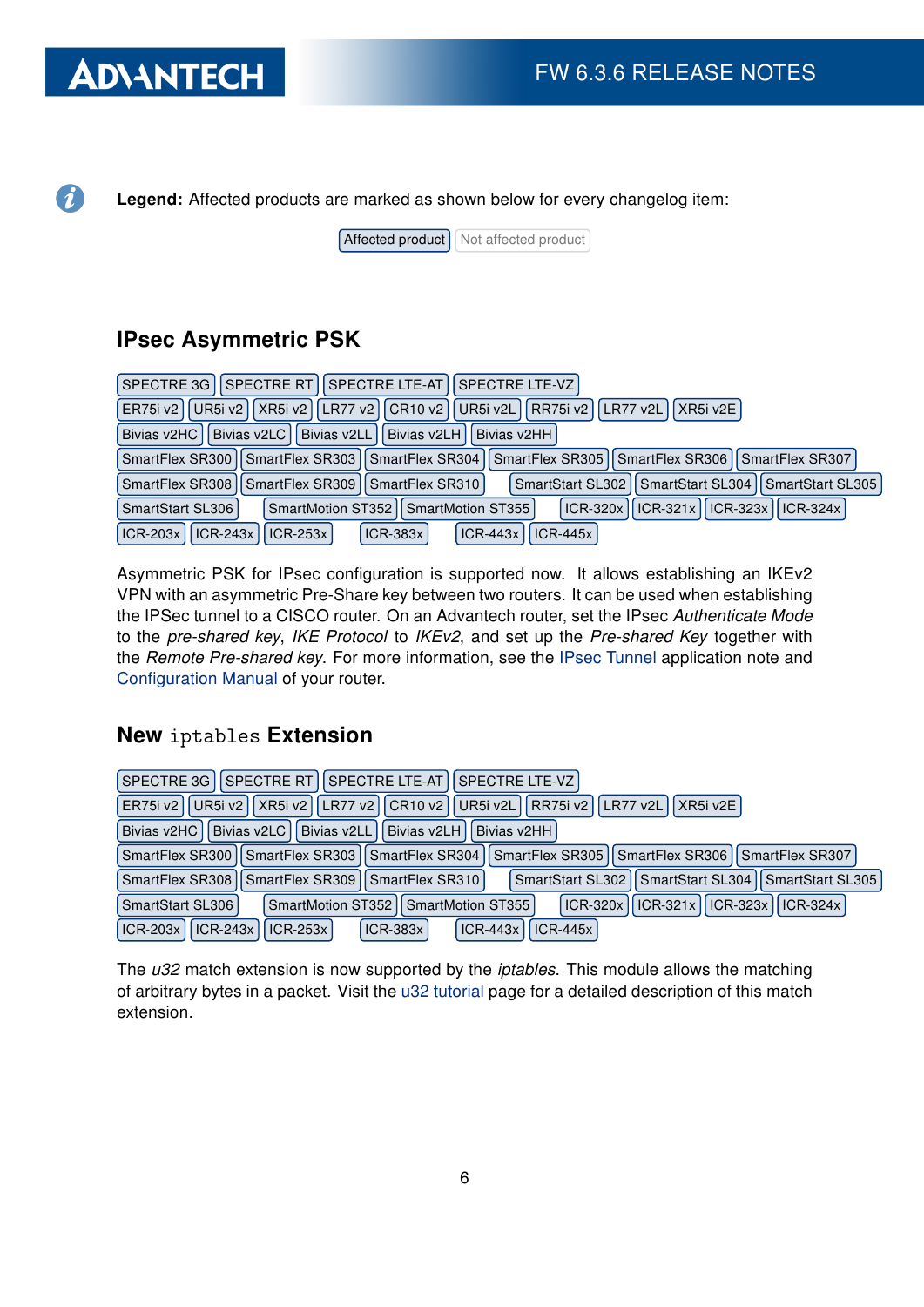

### Improved DHCP Server Status

| SPECTRE 3G   SPECTRE RT   SPECTRE LTE-AT   SPECTRE LTE-VZ                                                         |
|-------------------------------------------------------------------------------------------------------------------|
| UR5i v2    XR5i v2    LR77 v2    CR10 v2    UR5i v2L    RR75i v2    LR77 v2L    XR5i v2E  <br>ER75i v2            |
| Bivias v2LL Bivias v2LH<br>Bivias v2LC<br>Bivias v2HC<br>Bivias v2HH                                              |
| SmartFlex SR300    SmartFlex SR303    SmartFlex SR304    SmartFlex SR305    SmartFlex SR306    SmartFlex SR307    |
| SmartFlex SR308   SmartFlex SR309   SmartFlex SR310  <br>SmartStart SL302    SmartStart SL304    SmartStart SL305 |
| $ CR-320x   ICR-321x   ICR-323x   ICR-324x $<br>SmartMotion ST352   SmartMotion ST355  <br>SmartStart SL306       |
| $ CR-203x $ $ CR-243x $<br>$ ICR-253x $<br>$ICR-383x$<br>$ICR-443x$<br>$ICR-445x$                                 |

The DHCP server status reported in the GUI was redesigned to make it more transparent. The basic information about DHCP leases is now displayed in a table with a few columns.

#### Fixed Cellular Connection

| SPECTRE 3G   SPECTRE RT   SPECTRE LTE-AT   SPECTRE LTE-VZ                                                          |
|--------------------------------------------------------------------------------------------------------------------|
| ER75i v2   UR5i v2   XR5i v2   LR77 v2   CR10 v2   UR5i v2L   RR75i v2   LR77 v2L   XR5i v2E                       |
| Bivias v2HC   Bivias v2LC   Bivias v2LL   Bivias v2LH   Bivias v2HH                                                |
| SmartFlex SR300   SmartFlex SR303    SmartFlex SR304    SmartFlex SR305    SmartFlex SR306    SmartFlex SR307      |
| SmartStart SL302    SmartStart SL304    SmartStart SL305<br>SmartFlex SR309   SmartFlex SR310  <br>SmartFlex SR308 |
| ICR-320x    ICR-321x    ICR-323x    ICR-324x  <br>SmartMotion ST352   SmartMotion ST355  <br>SmartStart SL306      |
| $ ICR-443x $<br>$ICR-445x$<br>$ CR-203x $   $ CR-243x $   $ CR-253x $<br>$ ICR-383x $                              |

We have fixed an issue when connecting to an IPv4-only cellular network.

### Fixed ICMPv6 Ping over PPPoE

| SPECTRE 3G   SPECTRE RT   SPECTRE LTE-AT   SPECTRE LTE-VZ                                                       |
|-----------------------------------------------------------------------------------------------------------------|
| ER75i v2   UR5i v2   XR5i v2   LR77 v2   CR10 v2   UR5i v2L   RR75i v2   LR77 v2L   XR5i v2E                    |
| Bivias v2HC   Bivias v2LC   Bivias v2LL   Bivias v2LH   Bivias v2HH                                             |
| SmartFlex SR300   SmartFlex SR303   SmartFlex SR304   SmartFlex SR305   SmartFlex SR306   SmartFlex SR307       |
| SmartFlex SR308   SmartFlex SR309   SmartFlex SR310  <br>SmartStart SL302   SmartStart SL304   SmartStart SL305 |
| ICR-320x    ICR-321x    ICR-323x    ICR-324x  <br>SmartMotion ST352   SmartMotion ST355  <br>SmartStart SL306   |
| $ CR-203x $ ICR-243x   ICR-253x  <br>ICR-443x   ICR-445x<br>$ ICR-383x $                                        |

We have fixed sending of ICMPv6 ping over the PPPoE interface. This issue may cause an IPv6 route to be missing in the routing table.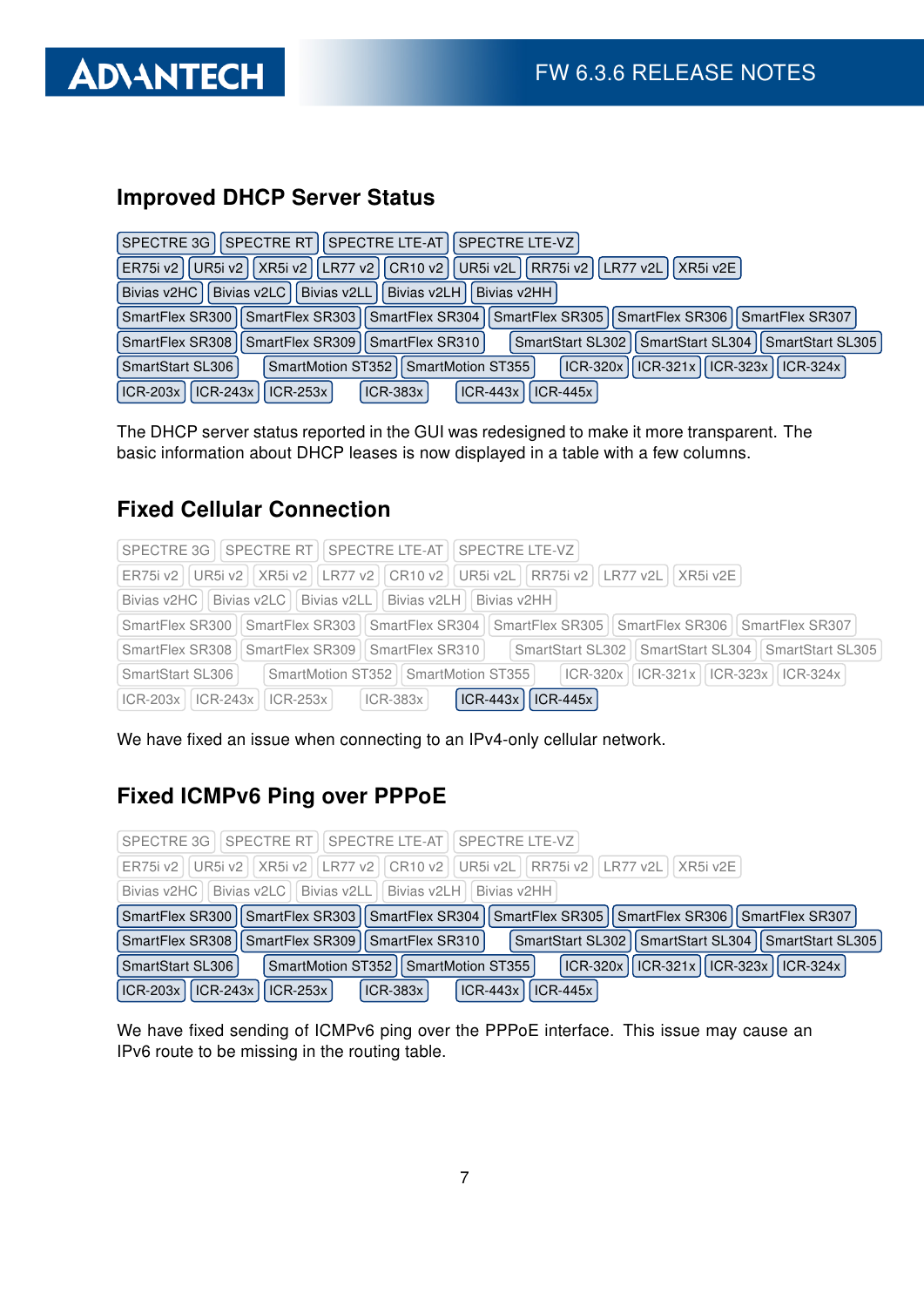### Resolved WiFi Freezing

|                                                                                                            | SPECTRE 3G   SPECTRE RT   SPECTRE LTE-AT   SPECTRE LTE-VZ                                                      |  |  |  |
|------------------------------------------------------------------------------------------------------------|----------------------------------------------------------------------------------------------------------------|--|--|--|
| ER75i v2   UR5i v2     XR5i v2     LR77 v2     CR10 v2     UR5i v2L     RR75i v2     LR77 v2L     XR5i v2E |                                                                                                                |  |  |  |
|                                                                                                            | Bivias v2HC   Bivias v2LC   Bivias v2LL   Bivias v2LH   Bivias v2HH                                            |  |  |  |
|                                                                                                            | SmartFlex SR300    SmartFlex SR303    SmartFlex SR304    SmartFlex SR305    SmartFlex SR306    SmartFlex SR307 |  |  |  |
|                                                                                                            | SmartStart SL302   SmartStart SL304   SmartStart SL305<br>SmartFlex SR308   SmartFlex SR309   SmartFlex SR310  |  |  |  |
| SmartStart SL306                                                                                           | ICR-320x    ICR-321x    ICR-323x    ICR-324x  <br>SmartMotion ST352   SmartMotion ST355                        |  |  |  |
| $ CR-203x $   $ CR-243x $   $ CR-253x $                                                                    | $ ICR-383x $<br>$ ICR-443x $<br>$ICR-445x$                                                                     |  |  |  |

We have fixed occasional WiFi module freezing during the AP network searching.

### Fix for ip Program

| SPECTRE RT   SPECTRE LTE-AT   SPECTRE LTE-VZ  <br>SPECTRE 3G                                                     |
|------------------------------------------------------------------------------------------------------------------|
| UR5i v2    XR5i v2    LR77 v2    CR10 v2    UR5i v2L    RR75i v2    LR77 v2L  <br>XRSi v2E<br>ER75i v2           |
| Bivias v2HC   Bivias v2LC   Bivias v2LL   Bivias v2LH  <br>Bivias v2HH                                           |
| SmartFlex SR300   SmartFlex SR303   SmartFlex SR304   SmartFlex SR305   SmartFlex SR306   SmartFlex SR307        |
| SmartStart SL302   SmartStart SL304   SmartStart SL305<br>SmartFlex SR309   SmartFlex SR310  <br>SmartFlex SR308 |
| ICR-320x    ICR-321x    ICR-323x    ICR-324x  <br>SmartStart SL306<br>SmartMotion ST352   SmartMotion ST355      |
| $ICR-203x$<br>ICR-243x   ICR-253x  <br>$ ICR-443x $<br><b>ICR-383x</b><br>$ ICR-445x $                           |

We have fixed the VLAN/VRF ID listing by ip program. This issue caused an incorrectVLAN/VRF ID to be printed by the program.

### Fixed WireGuard Report

| SPECTRE 3G   SPECTRE RT   SPECTRE LTE-AT   SPECTRE LTE-VZ                                                       |
|-----------------------------------------------------------------------------------------------------------------|
| ER75i v2   UR5i v2   XR5i v2   LR77 v2   CR10 v2   UR5i v2L   RR75i v2   LR77 v2L   XR5i v2E                    |
| Bivias v2HC   Bivias v2LC   Bivias v2LL   Bivias v2LH   Bivias v2HH                                             |
| SmartFlex SR300   SmartFlex SR303   SmartFlex SR304   SmartFlex SR305   SmartFlex SR306   SmartFlex SR307       |
| SmartFlex SR308   SmartFlex SR309   SmartFlex SR310  <br>SmartStart SL302   SmartStart SL304   SmartStart SL305 |
| ICR-320x    ICR-321x    ICR-323x    ICR-324x  <br>SmartMotion ST352   SmartMotion ST355  <br>SmartStart SL306   |
| ICR-203x   ICR-243x   ICR-253x  <br>$\vert$ ICR-443x $\vert$ ICR-445x<br>$ ICR-383x $                           |

We have fixed the issue with reporting the WireGuard service status in the report file.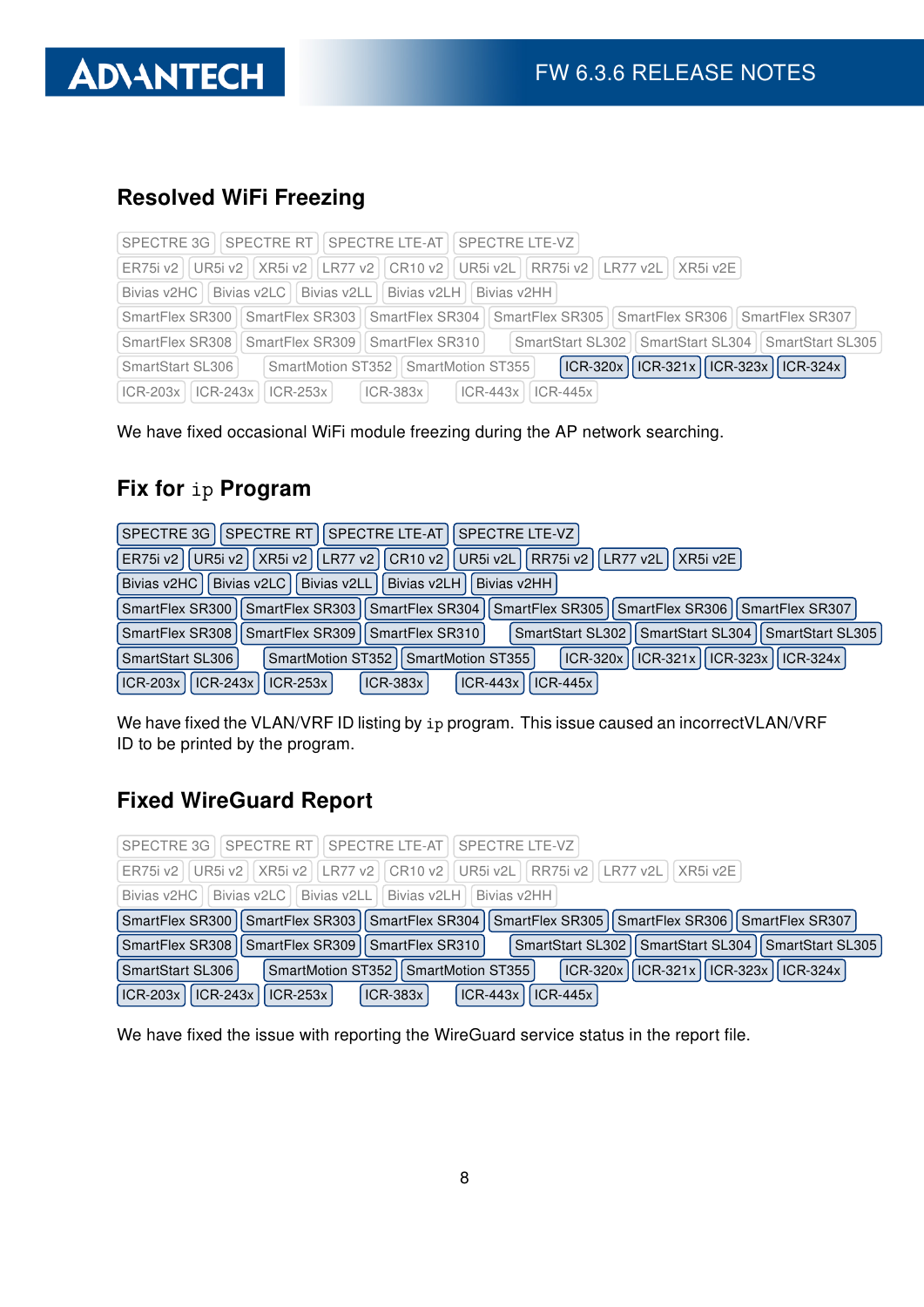

# Fixed Node-RED Login

| SPECTRE 3G   SPECTRE RT   SPECTRE LTE-AT   SPECTRE LTE-VZ                                                       |
|-----------------------------------------------------------------------------------------------------------------|
| ER75i v2   UR5i v2   XR5i v2   LR77 v2   CR10 v2   UR5i v2L   RR75i v2   LR77 v2L   XR5i v2E                    |
| Bivias v2HC   Bivias v2LC   Bivias v2LL   Bivias v2LH   Bivias v2HH                                             |
| SmartFlex SR300   SmartFlex SR303   SmartFlex SR304   SmartFlex SR305   SmartFlex SR306   SmartFlex SR307       |
| SmartFlex SR308   SmartFlex SR309   SmartFlex SR310  <br>SmartStart SL302   SmartStart SL304   SmartStart SL305 |
| ICR-320x    ICR-321x    ICR-323x    ICR-324x  <br>SmartMotion ST352   SmartMotion ST355  <br>SmartStart SL306   |
| $ICR-443x$<br><b>ICR-383x</b><br>$ICR-445x$<br>$ CR-203x $   $ CR-243x $   $ CR-253x $                          |

We have fixed an issue with the Node-RED login observed in the firmware version 6.3.5.

### Fixed XHCI Issue

|                                                                                                            | SPECTRE 3G   SPECTRE RT   SPECTRE LTE-AT   SPECTRE LTE-VZ                                                                       |  |  |
|------------------------------------------------------------------------------------------------------------|---------------------------------------------------------------------------------------------------------------------------------|--|--|
| ER75i v2   UR5i v2     XR5i v2     LR77 v2     CR10 v2     UR5i v2L     RR75i v2     LR77 v2L     XR5i v2E |                                                                                                                                 |  |  |
|                                                                                                            | Bivias v2HC   Bivias v2LC   Bivias v2LL   Bivias v2LH   Bivias v2HH                                                             |  |  |
|                                                                                                            | SmartFlex SR300   SmartFlex SR303   SmartFlex SR304   SmartFlex SR305   SmartFlex SR306   SmartFlex SR307                       |  |  |
| SmartFlex SR308   SmartFlex SR309                                                                          | SmartStart SL302   SmartStart SL304   SmartStart SL305<br>SmartFlex SR310                                                       |  |  |
| SmartStart SL306                                                                                           | $\mid$ SmartMotion ST352 $\mid$ SmartMotion ST355 $\mid$ $\mid$ ICR-320x $\mid$ ICR-321x $\mid$ ICR-323x $\mid$ ICR-324x $\mid$ |  |  |
| $ICR-203x$   $ICR-243x$                                                                                    | $ ICR-443x $<br>$ ICR-445x $<br>$ ICR-383x $<br>$ ICR-253x $                                                                    |  |  |

We have fixed an xHCI (eXtensible Host Controller Interface) issue that may have caused the router to reboot.

# Fixed MAC Resolving

| SPECTRE 3G   SPECTRE RT   SPECTRE LTE-AT   SPECTRE LTE-VZ                                                       |
|-----------------------------------------------------------------------------------------------------------------|
| ER75i v2   UR5i v2   XR5i v2   LR77 v2   CR10 v2   UR5i v2L   RR75i v2   LR77 v2L   XR5i v2E                    |
| Bivias v2HC   Bivias v2LC   Bivias v2LL   Bivias v2LH   Bivias v2HH                                             |
| SmartFlex SR300   SmartFlex SR303   SmartFlex SR304   SmartFlex SR305   SmartFlex SR306   SmartFlex SR307       |
| SmartStart SL302   SmartStart SL304   SmartStart SL305  <br>SmartFlex SR308   SmartFlex SR309   SmartFlex SR310 |
| ICR-320x    ICR-321x    ICR-323x    ICR-324x  <br>SmartMotion ST352   SmartMotion ST355  <br>SmartStart SL306   |
| $ CR-203x $ $ CR-243x $ $ CR-253x $<br>ICR-443x   ICR-445x<br>$ ICR-383x $                                      |

We had resolved a bug in the IPv6 MAC address resolving function that occurred when many addresses were logged.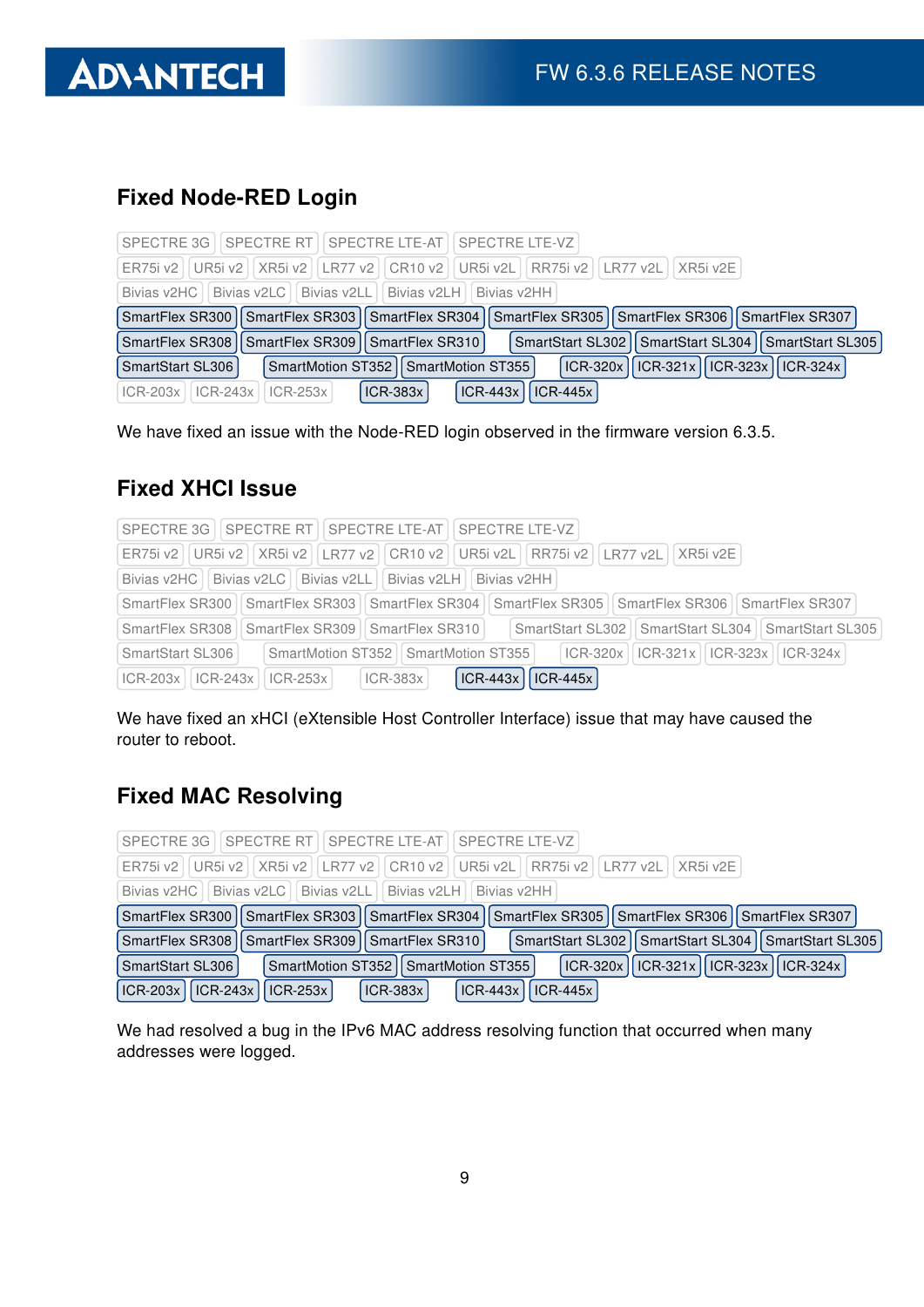

# Updated OpenSSL Library

| SPECTRE RT   SPECTRE LTE-AT   SPECTRE LTE-VZ  <br>SPECTRE 3G                                                      |
|-------------------------------------------------------------------------------------------------------------------|
| LR77 v2    CR10 v2  <br>UR5i v2   XR5i v2  <br>   UR5i v2L    RR75i v2    LR77 v2L<br>ER75i v2<br>XR5i v2E        |
| <b>Bivias v2LC</b><br>Bivias v2LL Bivias v2LH<br>Bivias v2HC<br>Bivias v2HH                                       |
| SmartFlex SR300   SmartFlex SR303   SmartFlex SR304   SmartFlex SR305   SmartFlex SR306   SmartFlex SR307         |
| SmartFlex SR308   SmartFlex SR309   SmartFlex SR310  <br>SmartStart SL302    SmartStart SL304    SmartStart SL305 |
| ICR-320x   ICR-321x   ICR-323x   ICR-324x  <br>SmartMotion ST352   SmartMotion ST355<br>SmartStart SL306          |
| $ ICR-243x $<br>$ICR-203x$<br>$ICR-253x$<br>$ICR-383x$<br>$ICR-443x$<br>$ICR-445x$                                |

We have updated the OpenSSL library to version 1.1.1o. This update has fixed [CVE-2022-1292](https://nvd.nist.gov/vuln/detail/CVE-2022-1292) (critical). For more details about changes, see the [OpenSSL Changes](https://www.openssl.org/news/cl111.txt) webpage.

### Updated strongSwan Software

| SPECTRE 3G I SPECTRE RT I<br>  SPECTRE LTE-AT    SPECTRE LTE-VZ                                                              |
|------------------------------------------------------------------------------------------------------------------------------|
| ER75i v2   UR5i v2   XR5i v2   LR77 v2   CR10 v2   UR5i v2L   RR75i v2   LR77 v2L   XR5i v2E                                 |
| Bivias v2LL    Bivias v2LH  <br>Bivias v2HC II Bivias v2LC I<br>Bivias v2HH                                                  |
| SmartFlex SR303   SmartFlex SR304   SmartFlex SR305   SmartFlex SR306   SmartFlex SR307<br>SmartFlex SR300                   |
| SmartFlex SR309   SmartFlex SR310  <br>SmartStart SL304 II SmartStart SL305<br><b>SmartStart SL302</b><br>SmartFlex SR308 II |
| ICR-320x    ICR-321x    ICR-323x    ICR-324x  <br>SmartMotion ST352   SmartMotion ST355  <br>SmartStart SL306                |
| $ICR-203x$<br>$\vert$ ICR-243x<br>$ICR-443x$<br>$ICR-445x$<br>$ ICR-253x $<br>$ICR-383x$                                     |

We have updated the strongSwan software to version 5.9.6. This update has improved the Denial of Service (DoS) protection. For more details about this release, see the [strongSwan](https://github.com/strongswan/strongswan/releases/tag/5.9.6) [5.9.6 Changelog.](https://github.com/strongswan/strongswan/releases/tag/5.9.6)

#### Updated curl Program

| SPECTRE RT   SPECTRE LTE-AT   SPECTRE LTE-VZ  <br>SPECTRE 3G                                                        |
|---------------------------------------------------------------------------------------------------------------------|
| UR5i v2    XR5i v2    LR77 v2    CR10 v2    UR5i v2L    RR75i v2    LR77 v2L<br>ER75i v2<br> XR5iV2E                |
| Bivias v2HC   Bivias v2LC   Bivias v2LL   Bivias v2LH  <br>Bivias v2HH                                              |
| SmartFlex SR300    SmartFlex SR303    SmartFlex SR304    SmartFlex SR305    SmartFlex SR306    SmartFlex SR307      |
| SmartStart SL302   SmartStart SL304   SmartStart SL305  <br>SmartFlex SR308   SmartFlex SR309   SmartFlex SR310     |
| ICR-320x    ICR-321x    ICR-323x    ICR-324x  <br>SmartMotion ST352   SmartMotion ST355  <br>SmartStart SL306       |
| $ICR-203x$<br>$\vert$ ICR-243x $\vert$<br>$ ICR-443x $<br>$\vert$ ICR-253x $\vert$<br><b>ICR-383x</b><br>$ICR-445x$ |

We have updated the curl program to version 7.83.1. This update has fixed [CVE-2022-27778](https://nvd.nist.gov/vuln/detail/CVE-2022-27778) (high), [CVE-2022-27779](https://nvd.nist.gov/vuln/detail/CVE-2022-27779) (medium), [CVE-2022-27780](https://nvd.nist.gov/vuln/detail/CVE-2022-27780) (high), [CVE-2022-27781](https://nvd.nist.gov/vuln/detail/CVE-2022-27781) (high), [CVE-](https://nvd.nist.gov/vuln/detail/CVE-2022-27782)[2022-27782](https://nvd.nist.gov/vuln/detail/CVE-2022-27782) (high), and [CVE-2022-30115](https://nvd.nist.gov/vuln/detail/CVE-2022-30115) (medium). For more details about this release, see the [Curl Changelog](https://curl.se/changes.html) webpage.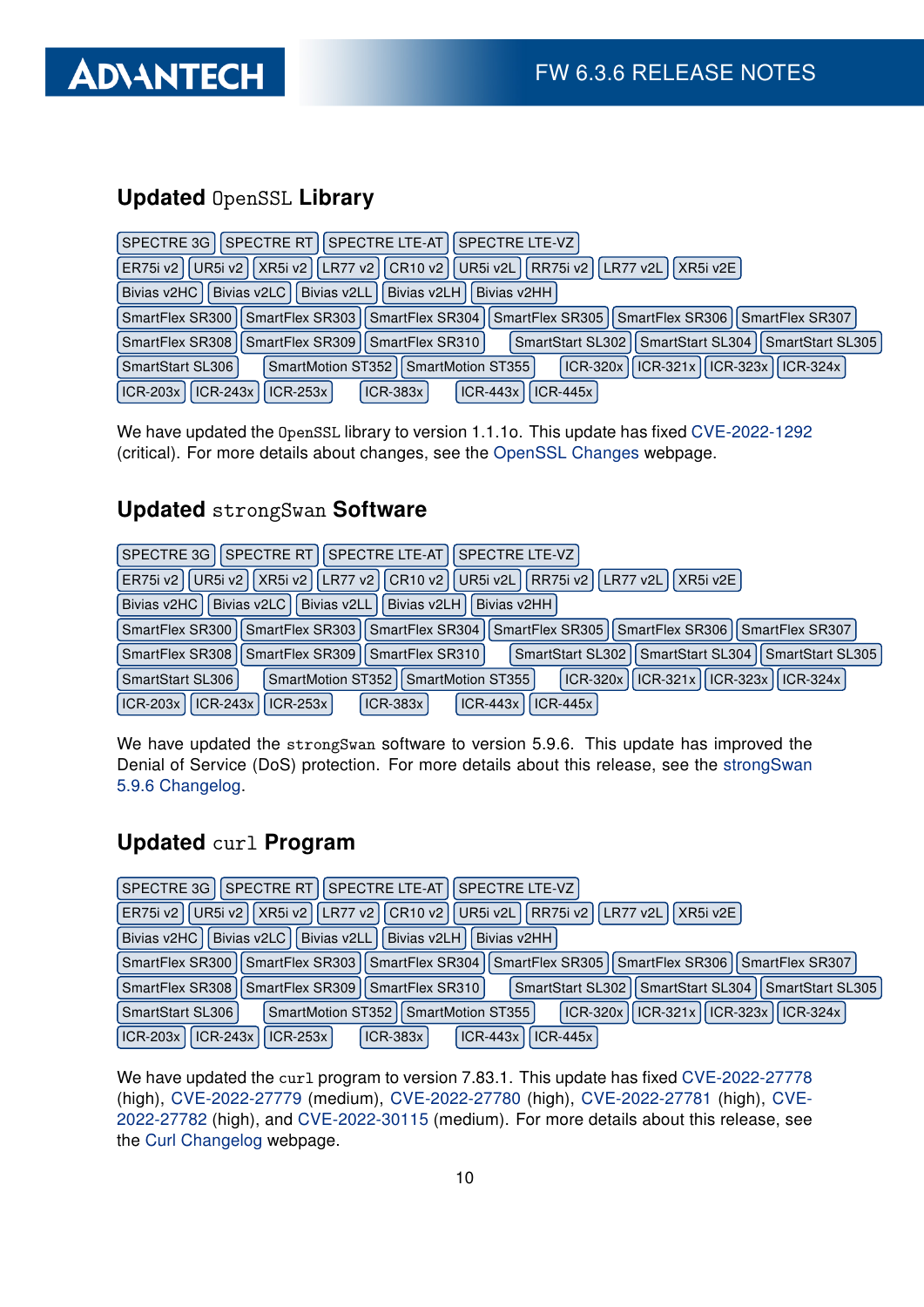

# Updated Net-SNMP Software

| SPECTRE 3G   SPECTRE RT   SPECTRE LTE-AT   SPECTRE LTE-VZ                                                         |
|-------------------------------------------------------------------------------------------------------------------|
| LR77 v2    CR10 v2    UR5i v2L    RR75i v2    LR77 v2L    XR5i v2E  <br>UR5i v2   XR5i v2  <br>ER75i v2           |
| Bivias v2LL Bivias v2LH<br>Bivias v2LC<br>Bivias v2HC<br>Bivias v2HH                                              |
| SmartFlex SR300   SmartFlex SR303   SmartFlex SR304   SmartFlex SR305   SmartFlex SR306   SmartFlex SR307         |
| SmartFlex SR308   SmartFlex SR309   SmartFlex SR310  <br>SmartStart SL302    SmartStart SL304    SmartStart SL305 |
| ICR-320x    ICR-321x    ICR-323x    ICR-324x  <br>SmartMotion ST352   SmartMotion ST355  <br>SmartStart SL306     |
| $\vert$ ICR-243x<br>$ICR-203x$<br>$ ICR-253x $<br>$ICR-443x$<br>$ICR-445x$<br>$ICR-383x$                          |

We have updated the Net-SNMP software to version 5.9.1. This update has fixed various issues in version 5.8, including an occasional crash when reading values using the SNMP GETBULK command.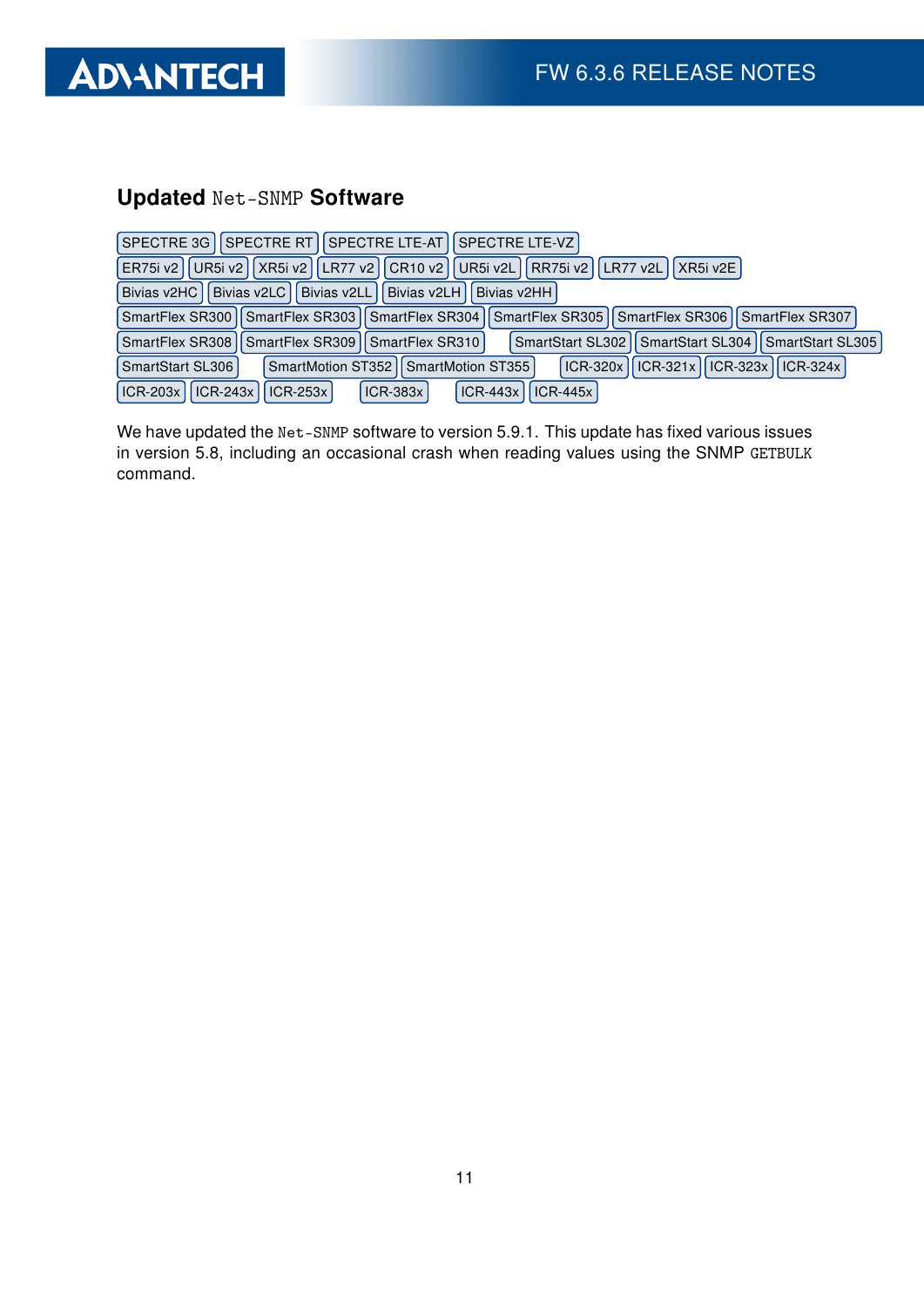

Part III

# Known Issues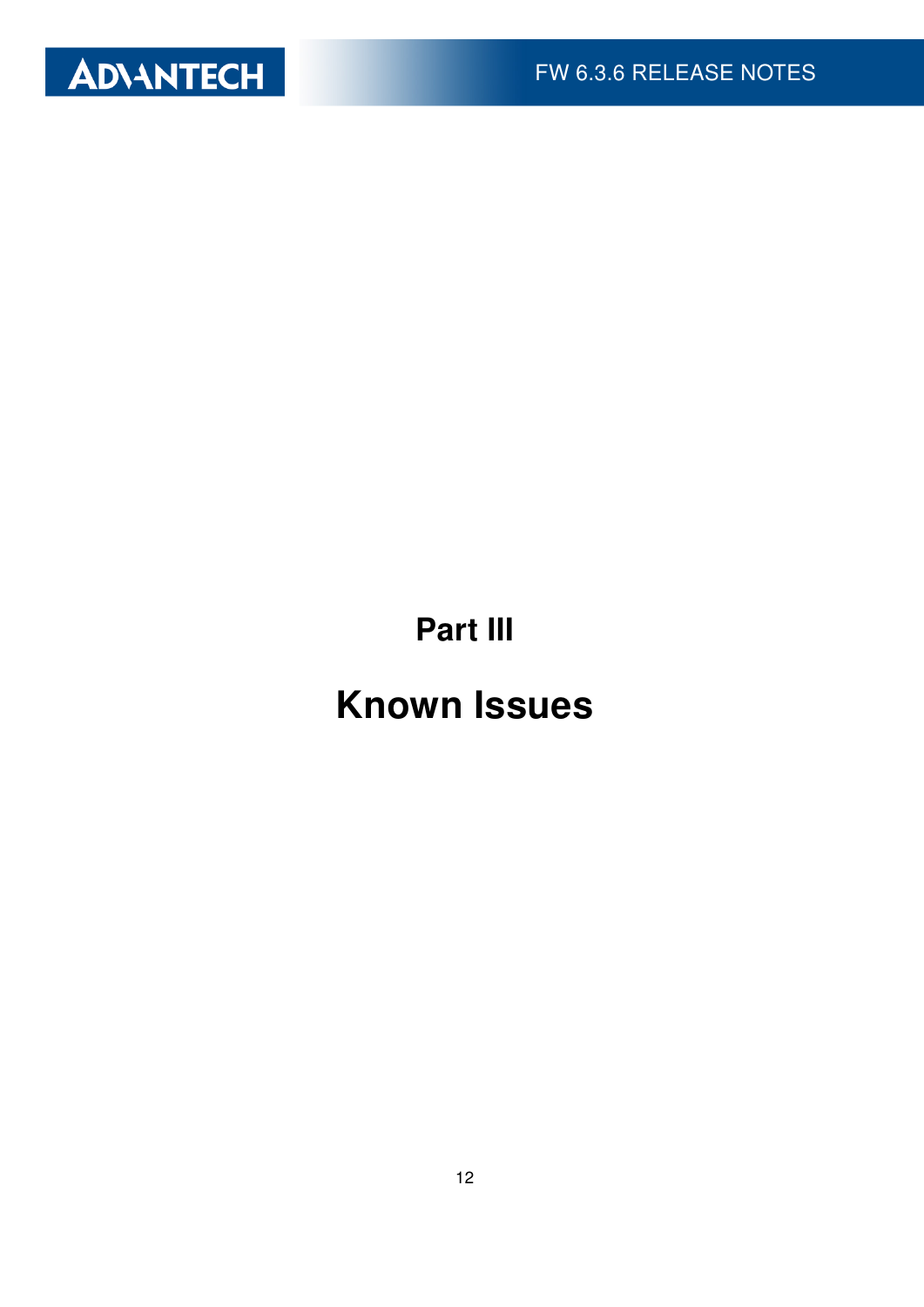#### Firmware Update – Unexpected Filename

If the filename of firmware for your router was changed, you could have an issue during manual firmware update or with Automatic Update feature. This warning message will appear: "You are trying to upload file "xx.bin" but "yy.bin" is expected. Are you sure to continue?" To fix this issue follow instructions in Part I - [Firmware Update Instructions.](#page-2-0)

#### Automatic Update – Update to Version 6.1.10

The feature of automatic firmware update will not recognize the firmware version 6.1.10 as a new version in case the installed version of firmware is from 6.1.0 to 6.1.8. To fix this issue, either update the firmware by the automatic update to version 6.1.9 first or update it manually directly to the version 6.1.10.

#### WiFi Configuration – Lost After Firmware Downgrade

If the firmware is downgraded to the version earlier than 6.2.0, the WiFi configuration will be lost completely.

#### ICR-3200 – Country Code for WiFi

The first version of the firmware for the WiFi module does not support the settings of the country code. Due to this issue, the settings of the country code made on the configuration page has no effect at all. The country code is set up during the manufacturing process according to the product destination region.

#### SmartStart – Cellular Network Registration

It is necessary to use router's firmware version 6.1.5 or higher if the Telit cellular module installed in your SmartStart router has following version of the firmware:

- Telit LE910-EU V2 cellular module with firmware version 20.00.403 or newer,
- Telit LE910-NA1 cellular module with firmware version 20,000,014 or newer.

Note: The model name and firmware version of the cellular module can be found on router's web GUI at Mobile WAN Status page in Mobile Network Information section.